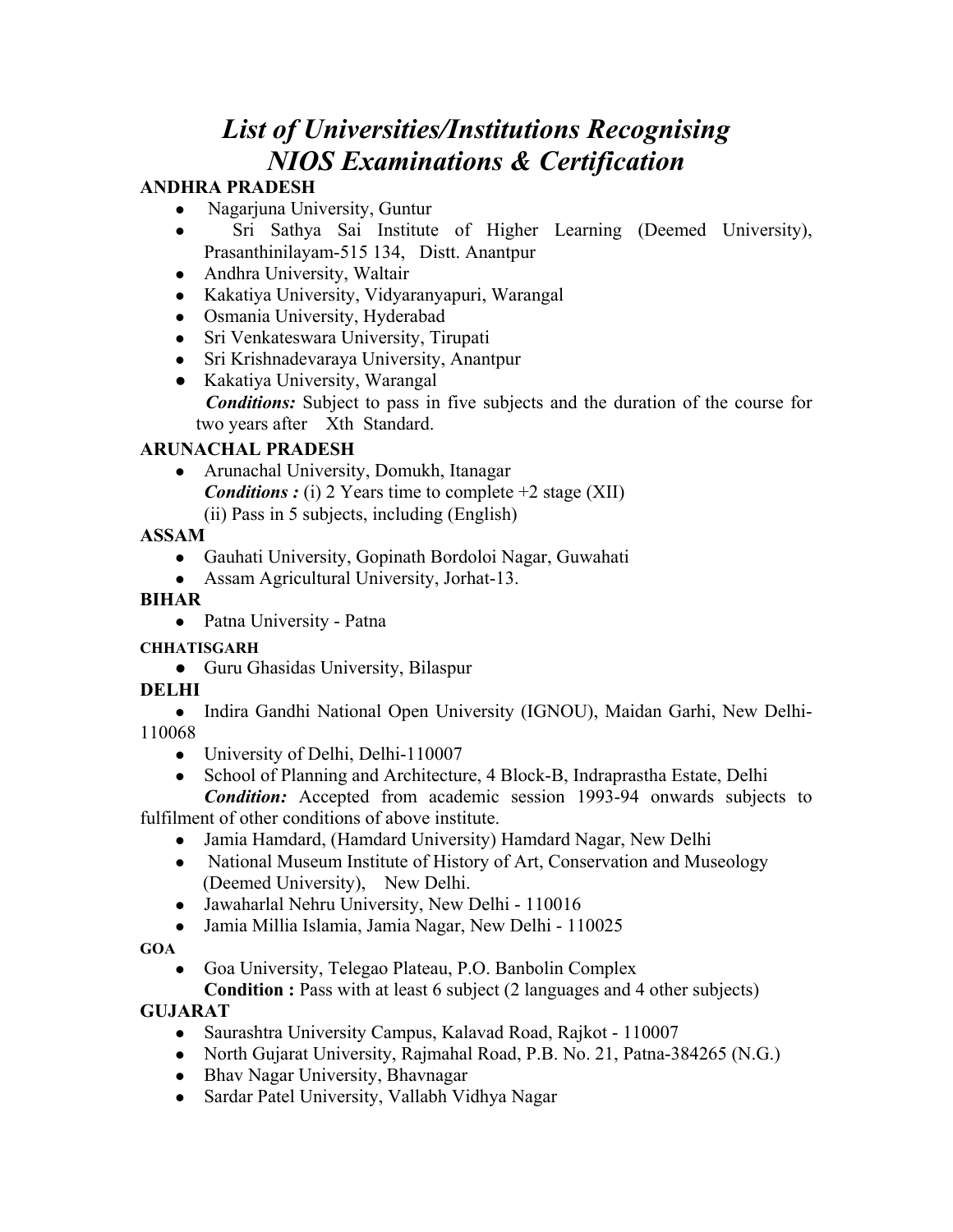• Gujarat University, Ahmedabad

## **HARYANA**

- $\bullet$  Haryana Agricultural University, Hissar
- Kurukshetra University, Kurukshetra

**Conditons:** Pass five subjects (two languages and three electives)

Pass Senior Secondary Examination in one or two attempts through compartment/supplementary exams with 33% in some subjects and 40% in subjects like typewriting etc.

Candidates who did not pass English subject in Senior Secondary examination will be required to pass at the:

(i) Supplementary exam. of the same year or

(ii) Annual exam. of the following year.

- Maharishi Dayanand University, Rohtak
- National Dairy Research Institute (Deemed University), Karnal-132001
- Indian Council of Agricultural Research, Karnal-132001

## **HIMACHAL PRADESH**

- Himachal Pradesh University, Shimla
	- *Conditons:* Candidates has passed in English +3 other subjects.
- Dr. Yashwant Singh Parmar University of Horticulture and Forestry, Nauni

(Solan)

## **JAMMU & KASHMIR**

- University of Jammu, New Campus, Bahu Wali Rakh, Jammu-180004
- Shere-e-Kashmir University of Agricultural Sciences and Technology, Srinagar *Conditions:* (I) for B.Sc. (Ag.): English, Physics, Chemistry and Biology or Maths. (2) for B.V.Sc. & A.H. : English, Physics, Chemistry & Biology The university of Kashmir, Sri Nagar, Kashmir-190006

## **JHARKHAND**

- Indian School of Mines (Deemed University), Dhanbad 826004
- Ranchi University, Ranchi (Jharkhand)
- Vinoba Bhava University, Hazaribagh
- S.K.M. University, Dumka, Jharkhand

## **KARNATAKA**

- Kamataka University, Pavate Nagar, Dharwad-580003
- Kuvempu University, Vishwavidyanilaya Karyalaya, B.R. Project-577115, Shimoga Distt. Kamataka

*Conditions:* Pass in at least six subjects of which two shall be the language subjects.

• National Law School of India University, Nagarbhavi, Post Bag No. 7201, Bangalore

*Conditions:* Candidates have offered English and secured 50% in the aggregate in English and other courses excluding the second language and must not have completed 20 years of age as on July 1st of the year of admission (22 years in case of *SC/ST).* 

- University of Agricultural Science, GKVK, Post Bag 2477, Bangalore-560065
- University of Agricultural Science, Krishi Nagar, Dharwad
- Mangalore University, Mangla Gangothri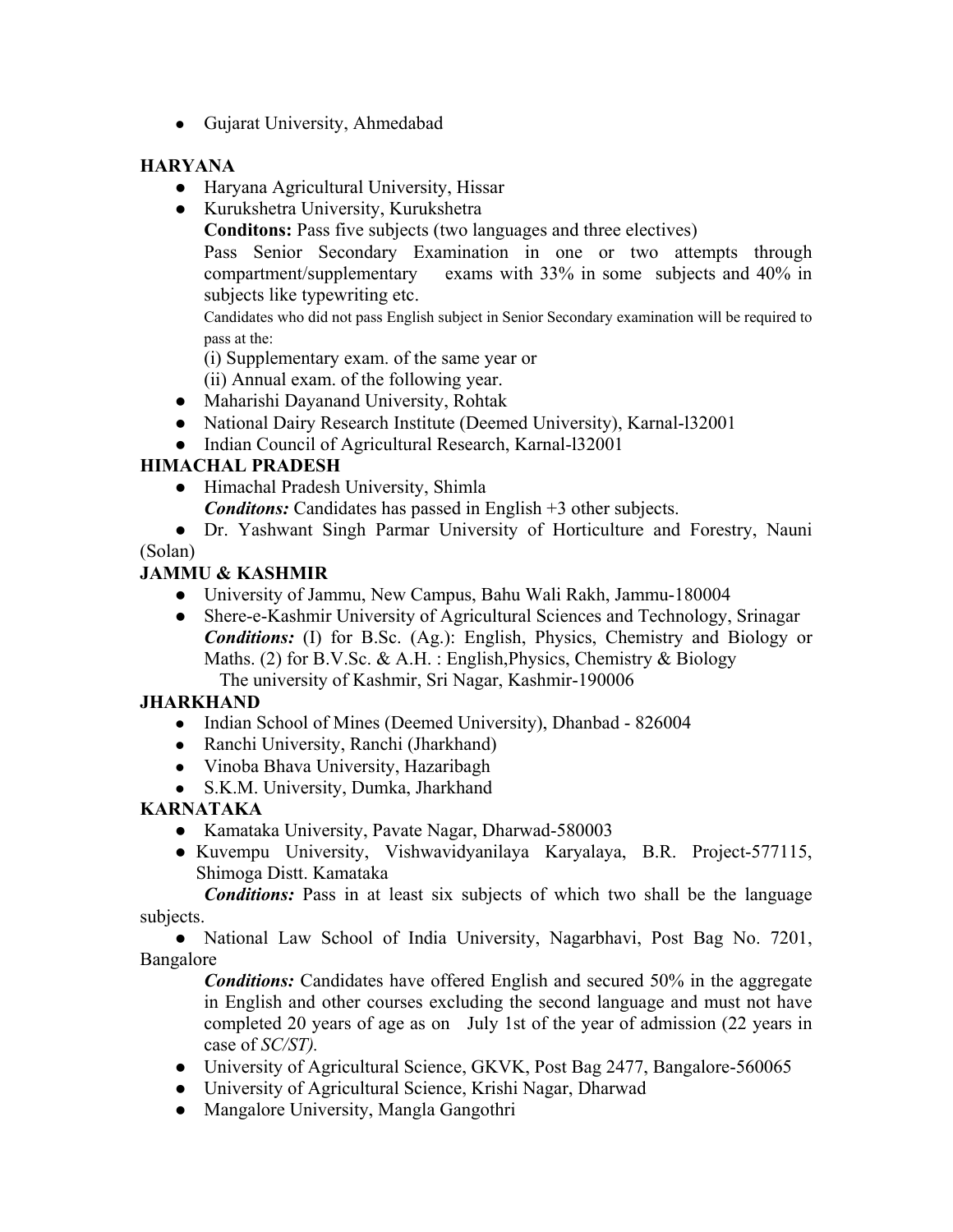• University of Mysore, Crawford Hall, Mysore

## **KERALA**

- University of Calicut, Calicut University PO, Calicut-673635 *Condition:* Pass in five subjects including English
- Cochin University of Science and Technology, Cochin *Condition:* Pass with English, Mathematics, Physics, Chemistry for admission to Naval Architecture and Ship Building course.
- Mahatma Gandhi University, Kottayam-686560
- University of Kerala, Trivendram.
- Kannur University, Kerala.

## **MADHYA PRADESH**

- Devi Ahilya Vishavidyalaya, Vishvavidyalaya Bhawan, Indore-452001 *Condition:* Pass in five subjects including one language (English/Hindi).
- Rani Durgavati Vishwavidyalaya, Jabalpur
- Dr. Hari Singh Gaur Vishwavidyalaya, Sagar
- Jawahar Lal Nehru Krishi Vishwavidyalaya, Jabalpur
- $\bullet$  Jiwaji University, Gwalior
- Awadesh Pratap Singh University, Rewa
- Lakshmibai National Institute of Physical Education, Gwalior

# **MAHARASHTRA**

- Indian Institute of Technology, PO Powai, Mumbai-400076 *Condition:* Pass with Mathematics, Physics, (Theory and Practical) and Chemistry (Theory and Practical) as independent papers.
- University of Mumbai, Ranade Bhavan, Vidyanagri, Santacruz, (East) Mumbai
- University of Poona, Ganeshkhind, Pune-411007
- Shreemati Nathibai Damodar Thackersey Women's University, 1, Nathibai Thakarase Road, Mumbai.
- Yashwant Rao Chowhan Maharashtra Open University, Nasik
- Shivaji University, Vidhyanagar, Kolhapur-416004
- Amravati University, Amravati-444602 *Conditions:* Five subjects
- Dr. Baba Saheb Ambedkar, Marathvada University, Orangabad.

## **MANIPUR**

• Manipur University, Canchipur, Imphal-795001

## **NAGALAND**

• Nagaland University, Kohima

*Condition:* Pass in two languages, Mathematics, Science and Social Sciences

## **ORISSA**

 $\bullet$  Berhampur University, Berhampur

*Condition:* Passed with two language subjects and three optional subjects.

• Sambal Pur University, Sambal Pur, Burla, Jyoti Vihar – 768019

*Condition:* A student must have passed with two language subjects and three optional subjects

## **PUNJAB**

- Punjab Agricultural University, Ludhiana-141004
- $\bullet$  Punjab University, Chandigarh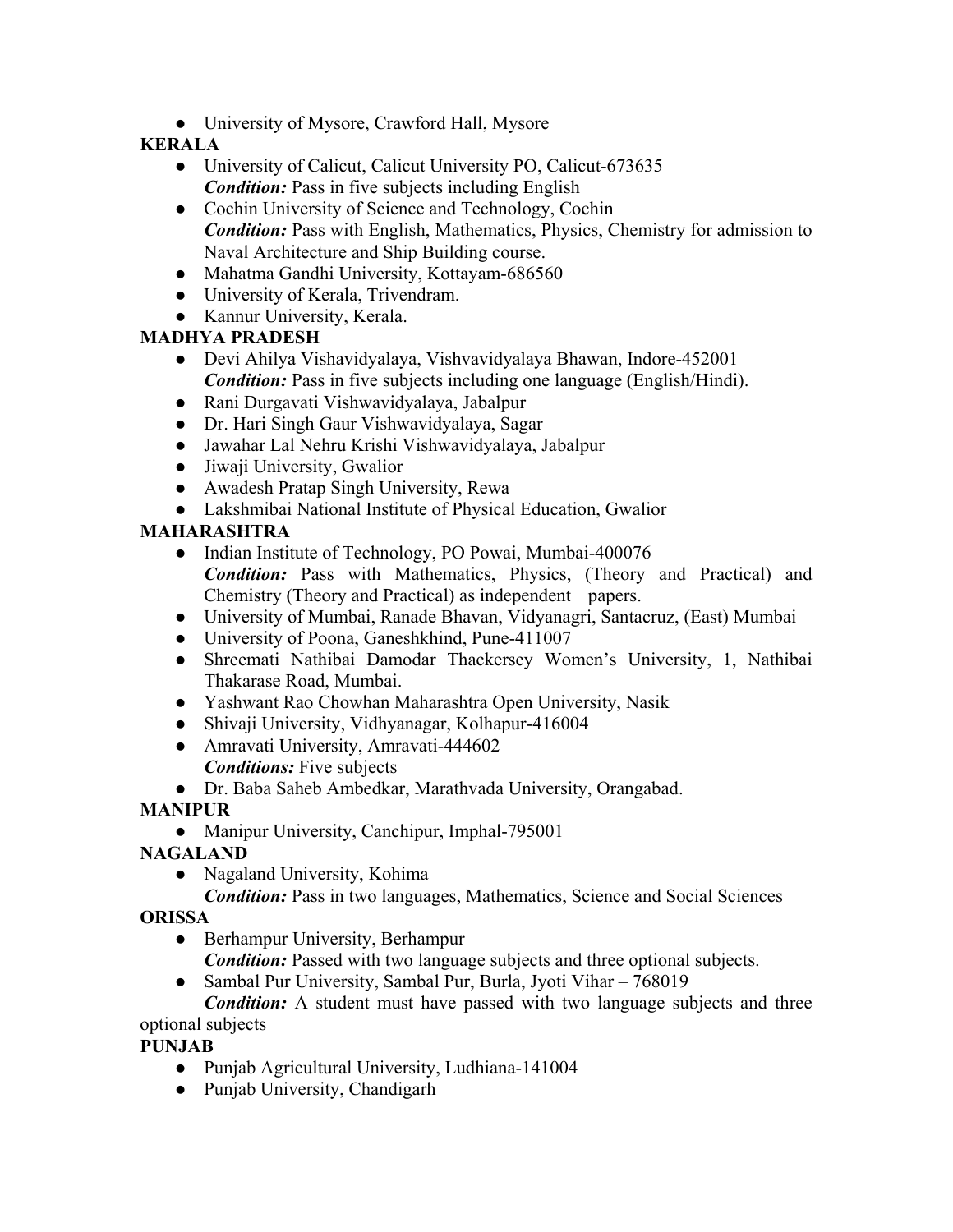- $\bullet$  Punjabi University, Patiala
- Thapar Institute of Engineering and Technology (Deemed University), Patiala-

147001

*Condition:* The minimum qualification for admission to B.E. 1st year Degree Course is a pass in the 10+2 of Punjab School Education Board or equivalent examination with Physics, Chemistry, Mathematics and English.

#### **RAJASTHAN**

- $\bullet$  Ajmer University, Ajmer
- Banasthali Vidyapeeth, P.O., Banasthali Vidyapeeth-304022, Rajasthan
- Jai Narain Vyas University, Jodhpur
	- *Condition:* Pass in 3 optional and 2 compulsory subjects (Hindi and English)
- Jain Vishva Bharati Institute (Deemed University) Camp Office, Jawahar Nagar,

Jaipur

 *Condition:* Pass in Mathematics

- Mohan Lal Sukhadia, University, Udaipur-313001
- $\bullet$  University of Rajasthan, Jaipur
- Birla Institute of Technology and Science, Pilani
- Rajasthan Agriculture University, Bikaner
- Rajasthan Vidyapeeth, Udaipur *Condition:* Passed in five subjects including Hindi and English with a gap of two years after passing secondary examination.
- Vardhman open University, Kota, Rajasthan

#### **SIKKIM**

• Dr. Babasaheb Ambedkar Technological University, Loneve-402108, Mongaon, Distt. Raigood.

## **TAMILNADU**

- Allagappa Univeristy, Alagappa Nagar, Karaikudi-623003 *Condition:* For amission to Pre-Degree Course, pass with a minimum of 35% marks in each one of the following five subjects.
	- 1. Tamil/or any other language recognised by the Government of Tamilnadu, 2. English, 3. Mathematics, 4 .Science, 5.Social Science.

*For admission to Degree Course* 

 1. Tamil or any other language recognised by the Government of Tamilnadu, 2. English, 3. Physics, Chemistry, Biology,Mathematics; or Botany, Zoology, Physics, Chemistry; or History, Economics, Commerce, Accountancy; or Other subjects recognised by the Govt. of Tamilnadu.

 Avinashlingam Institute for Home Science and Higher Education for Women (Deemed University Coimbatore-641043)

 *Condition:* Pass in: 1. Tamil, Hindi or French, 2. English, 3. Four elective subjects

> Thus a candidate should have studied 6 subjects in the Higher Secondary, Pre-University or Pre-Degree standard. Bharathidasan University, Tiruchirapalli-620024

• Tamil Nadu Veterinary and Animal Sciences University, Chennai-600007